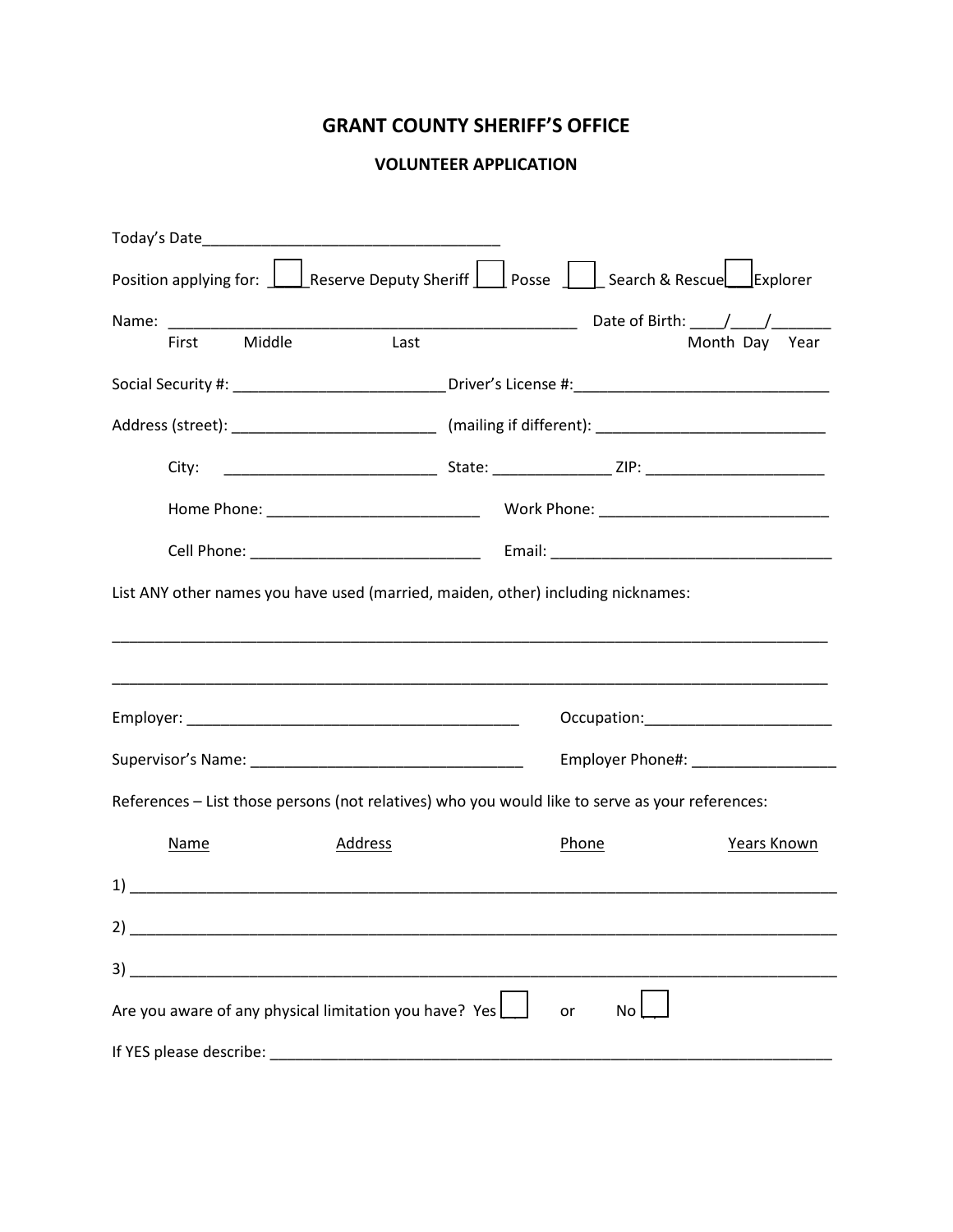| Have you been advised by a doctor or other medical professional to avoid any specific physical<br>activities?<br>Yes                     | No<br>or |                |        |
|------------------------------------------------------------------------------------------------------------------------------------------|----------|----------------|--------|
|                                                                                                                                          |          |                |        |
| Do you have any other limitation that you feel could affect your performance as a volunteer with this<br>Yes<br>agency?                  | No<br>or |                |        |
| Residence History (list addressed occupied within the last three years if different from your current<br>address):                       |          |                |        |
| From/To                                                                                                                                  | Address  | Owner/Landlord | Phone# |
|                                                                                                                                          |          |                |        |
|                                                                                                                                          |          |                |        |
|                                                                                                                                          |          |                |        |
| Have you ever been convicted as an adult for any violation of the law? Yes $ $ or No<br>Provide dates, location(s) and penalties:        |          |                |        |
|                                                                                                                                          |          |                |        |
| Has your driver's license ever been suspended or revoked?                                                                                |          | Yes   or No    |        |
| Have you ever been discharged or forced to resign from any position? Yes $ $ or No                                                       |          |                |        |
| List any other skills or training you feel would enhance your abilities as a volunteer with this agency.                                 |          |                |        |
|                                                                                                                                          |          |                |        |
| State of Personal Interest (briefly state your reasons for applying for a volunteer position with the Grant<br>County Sheriff's Office): |          |                |        |
|                                                                                                                                          |          |                |        |
|                                                                                                                                          |          |                |        |
|                                                                                                                                          |          |                |        |
|                                                                                                                                          |          |                |        |